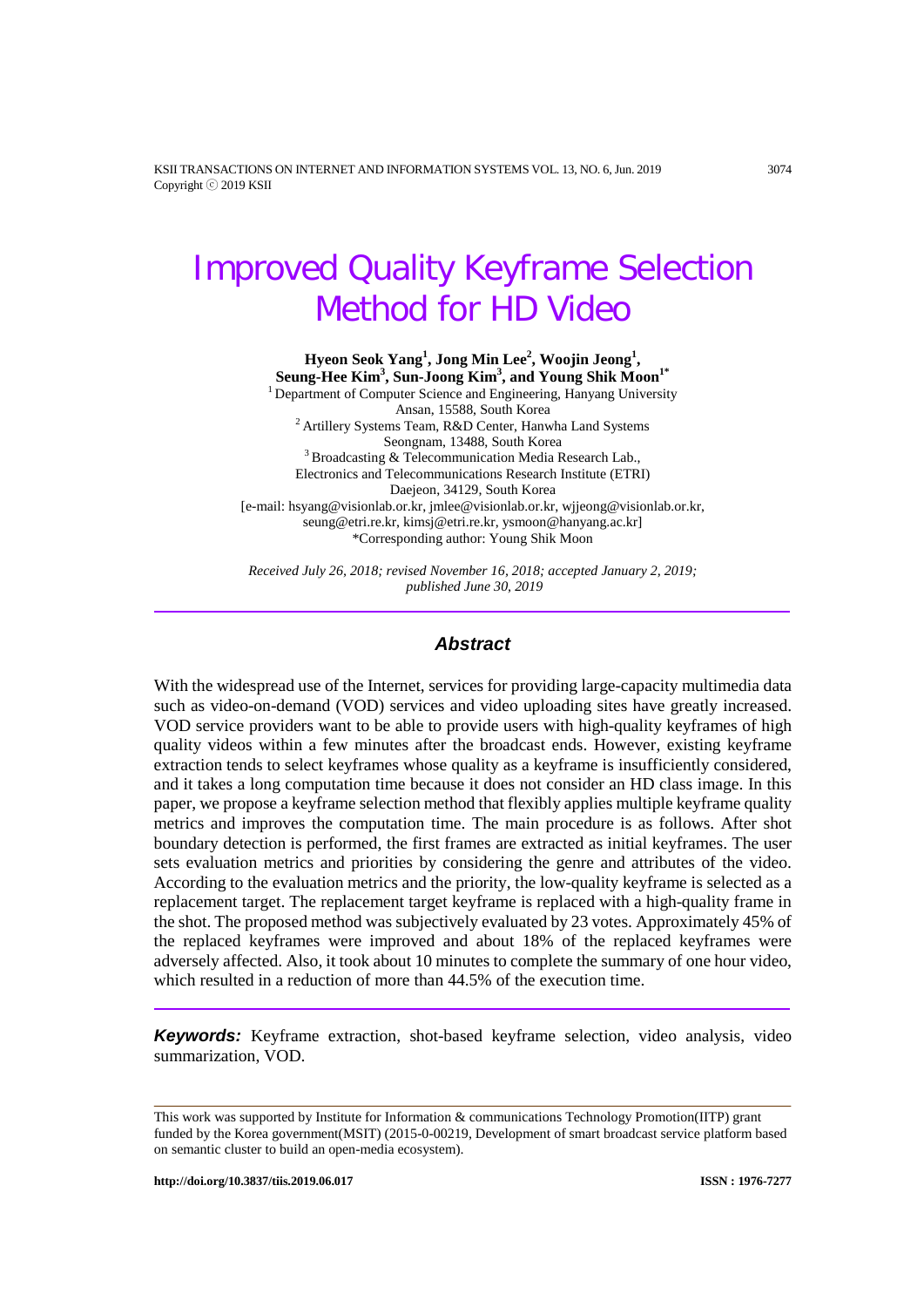# **1. Introduction**

With the widespread use of the Internet, services for providing large-capacity multimedia data such as video-on-demand (VOD) services and video upload sites are rapidly increasing. In order for such a large-capacity multimedia to be efficiently provided to the users, video analysis method, summarization method, search method, and browsing method suitable for the characteristics of the multimedia are required. In particular, VOD service providers want to provide a large amount of high-definition (HD) and full high-definition (FHD)-quality videos having a length of about one hour within a few minutes after the broadcast ends. Video summary can provide meaningful and interesting summaries through keyframe extraction in high-quality, high-volume videos. These summaries improve the VOD service and help users quickly and intuitively understand the content of each video and quickly pick the videos of interest.

Recent researches in the field of video summarization include the extraction of keyframes considering differences in pixel values between adjacent frames [1],[2], the keyframe selction using local features  $\lceil 3 \rceil$ , keyframe generation considering probability of occurrence  $\lceil 4 \rceil$ ,  $\lceil 5 \rceil$ , video summarization using deep learning [6],[7], a conversion of video image to cartoon based expression using optimization technique  $[8]$ , and a summarization of videos taken from multiple cameras [9],[10].

Kim  $[1]$ , $[2]$  proposed a method of automatically extracting keyframes using an activity function. The activity function can measure the change in the content of the frame by summing the difference between the pixels of adjacent frames. Shots are segmented based on this value, and more keyframes are allocated to shots with large amount of changes. In each shot, the number of keyframes is distributed considering the content change.

Guan et al. [3] proposed a keypoint-based keyframe selection method that uses local features instead of representing each frame as global features. They aimed to increase the representation of keyframes and reduce the redundancy of keyframes. To do this, they defined the coverage and redundancy criteria for keypoints. And they select keyframes with a set of keypoints to improve the satisfaction of the two criteria through the optimization method.

Kumar et al. [4] proposed a visual semantic-based 3D video retrieval system using the keyframe representation proposed in  $[5]$ . The method proposed in  $[5]$  generates a keyframe considering the probability of occurrence of intensity for each pixel of frames in a shot. The generated keyframe represents the frequency of appearance of a frame in a shot in a pixel, but the visual quality of the keyframe tends to deteriorate in a shot with a large change.

Mahasseni et al. [6] proposed a method for unsupervised video summarization with Adversarial long short-term memory network (LSTM) networks. Deep summarizer network performs unsupervised learning to minimize the distance between video and keyframes. They proposed a new generative adversarial framework consisting of summarizer and discriminator. The summarizer decodes the summarization after selecting the video frame with the autoencoder LSTM, and the discriminator performs the distinction between the original video and the generated summary with the other LSTM.

Panda et al. [7] proposed a method of extracting video set information based on video data grouped by topic keywords and summarizing video of the set. To do this, they proposed a collaborative video summarization (CVS) approach. This method aims to find rare shots with representative and diversity and to capture the important characteristics of the video and the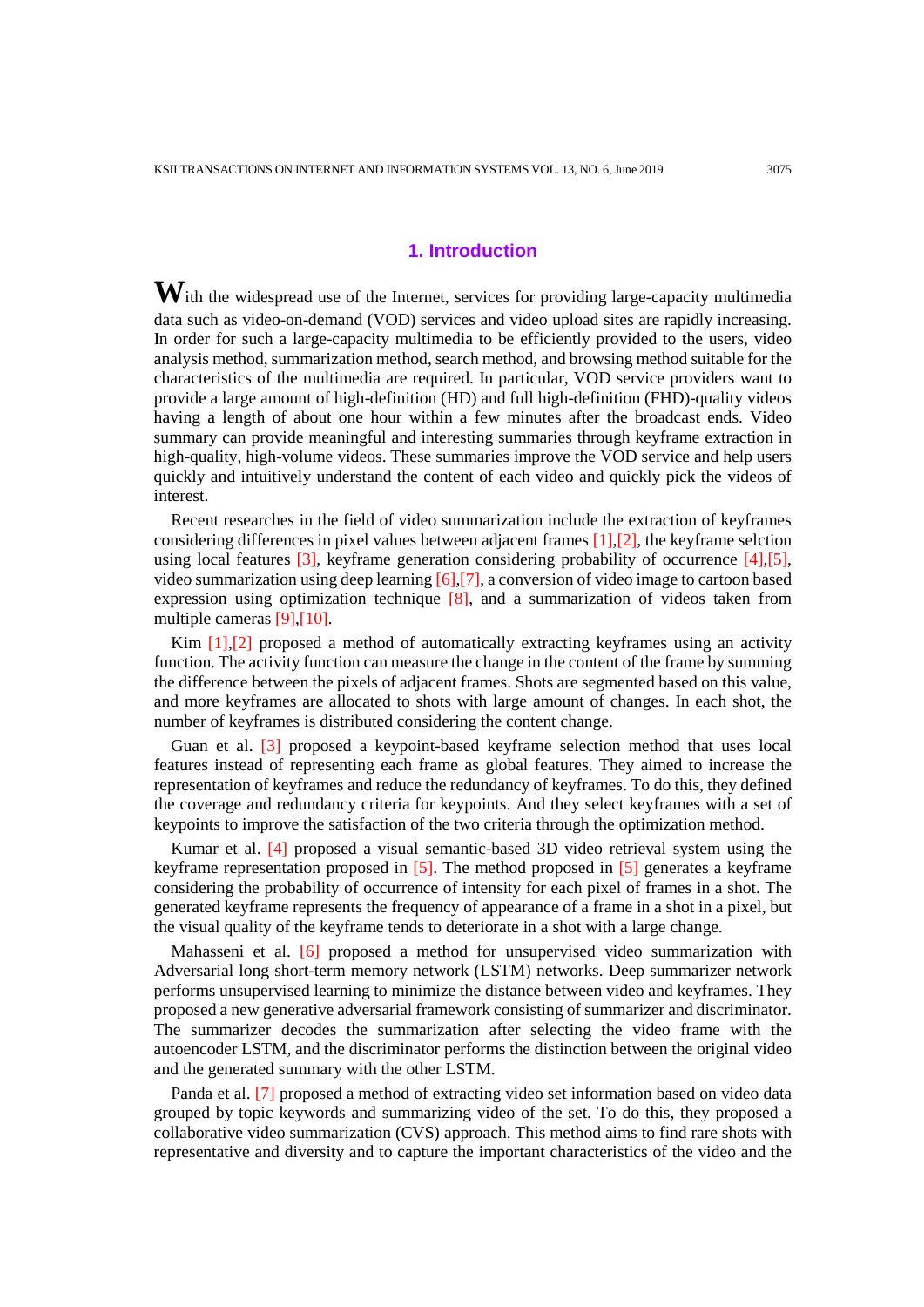generality of the set. To do this, they set representative, scarcity, and diversity as attributes of a good summary, extract features using CNN in video, perform a collaborative sparse representative selection, and finally generate a summary.

Chu et al. [8] proposed a system to convert video into comics-based presentation, as an effective and interesting storytelling method. This system has page allocation, layout selection, and speech balloon placement as main components. Each component was formulated as an optimization problem and sought a solution in a systematic way. In the preprocessing step, they found the shot boundary, extracted keyframes by shot, and used it as input for the system. Color histogram distance and motion type of the shot were considered for keyframe extraction. Also, to avoid the case of near-duplicate frames due to dynamic motion, keypoint-based keyframe selection [3] was applied to eliminate redundant keyframes.

Kuanar et al. [9] proposed a method for solving multi-view video summarization problem by applying a graph-theoretic solution to efficiently display important information when multiple cameras were photographed from various perspectives. To model the shot representative frame after temporal segmentation, they used semantic feature consisting of visual bag-of-words and visual features. Gaussian entropy was applied to remove low activity frames. In addition, inter-view dependencies were identified through bipartite graph matching. In the preprocessing step, they performed the motion-based shot boundary detection method and used the middle frame of the shot as the keyframe.

Zhang et al. [10] proposed a system that performs video summarization on multiple georeferenced videos for tourists to preview a place of interest. When the user enters a query, the system searches for multi-video, generates a Gaussian-based capture intention distribution model for each video, and detects the geographic ROI (GROI) in keyframes of multiple videos. Then, the system performs GROI-based video segmentation, selects a geo-key, select a high-quality video, and generates a new summarized video. They used the middle frames as the representative frames for the generated summary videos.

Previous studies on video browsing focused on separating a video into shots. Keyframe extraction was not their main objective, and a simple strategy has been used—extracting the first frame or the middle frame of the shot as a keyframe. However, the previous method did not consider the quality of keyframes sufficiently and could not flexibly cope with the difference of video or genre. In addition, the previous methods take a long processing time for massive videos.

In this paper, we propose a fast and high quality keyframe selection method that can flexibly utilize multiple keyframe evaluation metrics**.** The proposed method can extract high-quality keyframes for about one hour of video in different genres in about 10 minutes.

The contents of the paper are as follows. In Section 2, we review shot-based keyframe extraction methods. In Section 3, the proposed method and the priority filter are introduced. Section 4 evaluates our method in terms of keyframe quality and the computation time. Section 5 concludes and discusses future research.

# **2. Related Work**

Existing shot-based keyframe extraction schemes [11] include simple methods [12], motion-based methods [13], color-based methods [1],[2],[14], entropy-based methods [15],[16], keypoint-based methods [3], and clustering-based methods [17],[18].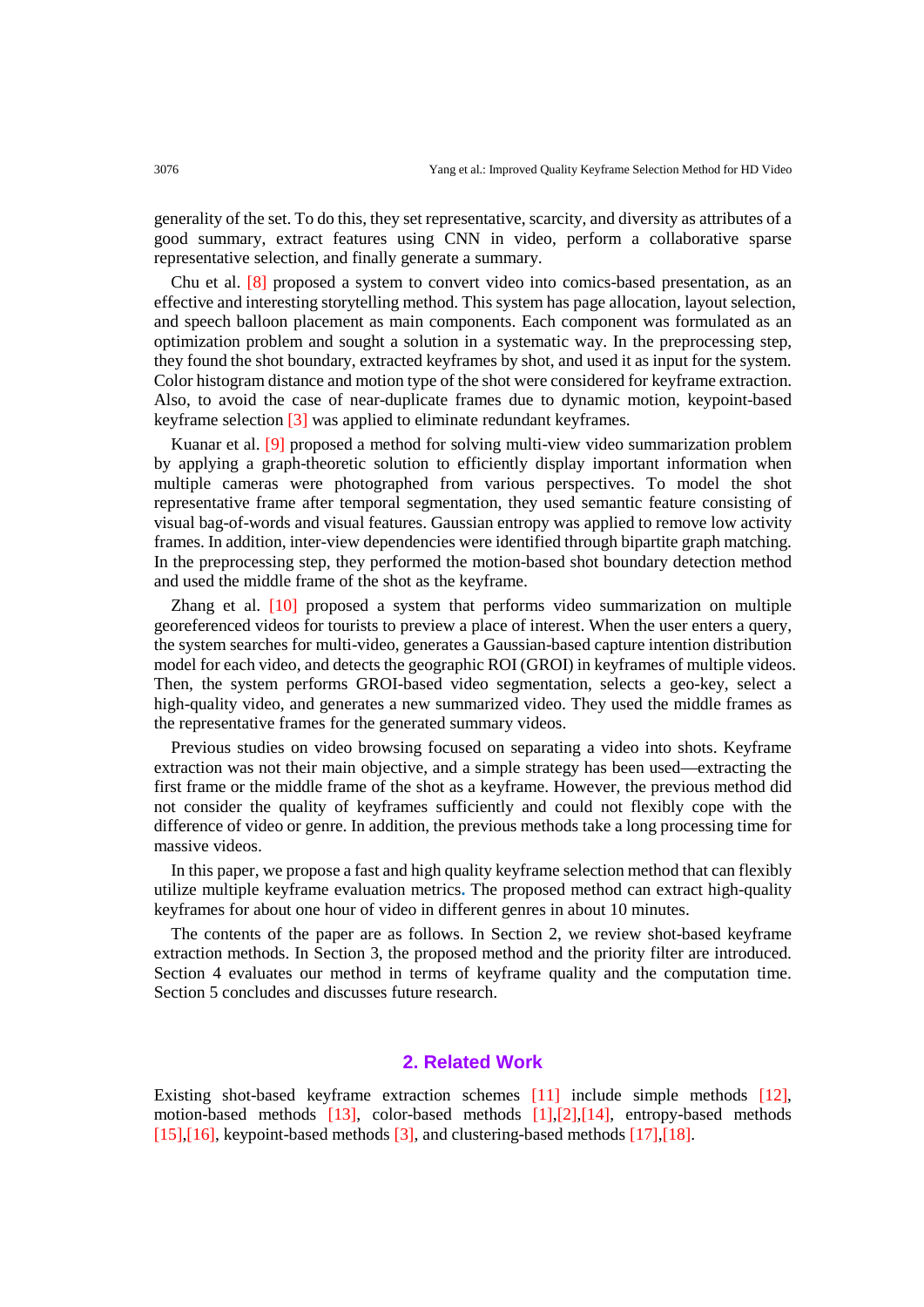The simple methods [12] are the simplest and easiest approach to extract keyframes at pre-defined positions in each shot such as the first frame or the middle frame. These methods need shot boundary detection.

The motion-based methods are methods of searching frames with locally minimum change in the video and extracting the frame as keyframes by calculating the brightness difference between pixels or using an optical flow [13]. They try to take advantage of the tendency of gestures and camera movements to stop in normally accented frames.

The color-based methods  $[14]$  are methods of using the color difference between frames, that increases when the shot changes or when the content change is large. The first frame of the video is selected as the first keyframe. If the difference between the color histograms of the succeeding frame and the color histogram of the previous keyframe is greater than the threshold value, the corresponding frame is added as a new keyframe.

The entropy-based methods [15],[16] calculate the difference between neighboring frames based on entropy and add the frame as a keyframe if the entropy difference is greater than the threshold value.

The keypoint-based keyframe selection methods [3] use local features instead of representing each frame as global features.

The clustering-based methods [17],[18] use a clustering algorithm to group similar frames by incorporating a new frame into an existing cluster based on the threshold of similarity, or by including it as a new cluster. A frame near the center of each cluster is selected as a representative keyframe.

The simple methods are fast because the algorithm is simple, but selected keyframes may not have good image quality. The motion-based methods, the color-based methods, the entropy-based methods, and the keypoint-based methods consider only the specific properties of the image and do not consider the quality and the contents of the frames. The clustering-based methods have a disadvantage that the computation time is very long.

In our previous study [19], we proposed a keyframe selection method using image contrast evaluation and motion evaluation. This method was limited to drama and did not take priority into consideration. In this paper, we extend our existing method and propose a method using a priority filter.

#### **3. Proposed method**

The objective of the proposed algorithm is to select high-quality keyframes after the shot boundary detection. **Fig. 1** shows the overall process of the proposed algorithm. First, the algorithm selects initial keyframes in each shot. Next, user selects evaluation metrics suitable for the given video genre and then we determine low-quality keyframes to be replaced, by utilizing the priority filter. Finally, the low-quality keyframes are replaced with the high-quality keyframes. The high-quality frames are searched within the corresponding shot.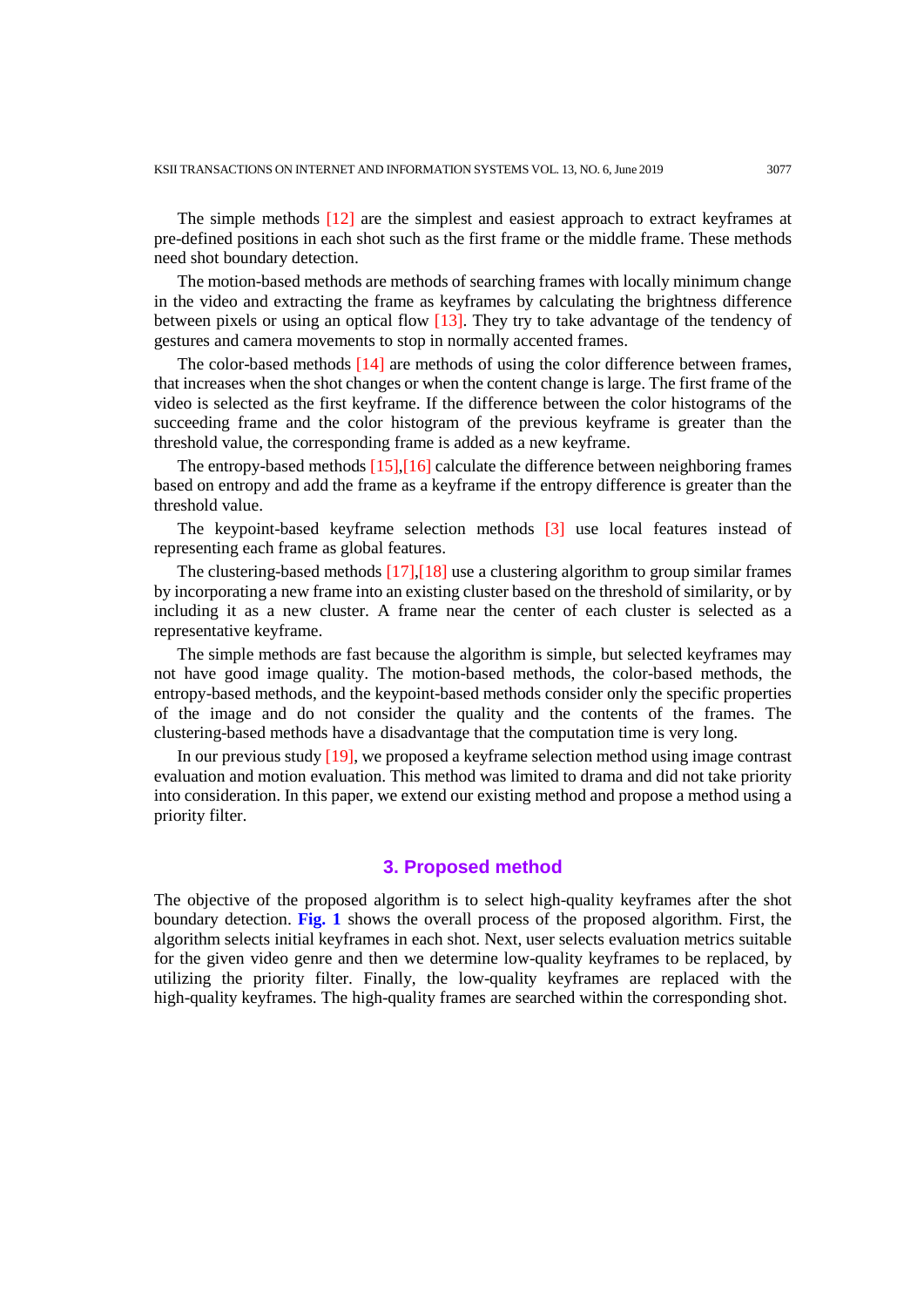

**Fig. 1.** Flowchart of proposed method.

# **3.1 Keyframe Selection Method**

# **3.1.1 Initial Keyframe Extraction**

At the initial keyframe extraction step, we detect the shot boundaries and extract initial keyframes by using the simple method. We use Park's method [20] as the shot boundary detection method, and then extract the first frames as the initial keyframes. Any shot boundary detection method can be used for our algorithm.

# **3.1.2 Keyframe Evaluation Metrics**

As shown in **Fig. 2**, it is observed that initial keyframes may not be satisfactory to users because of the followings.

- 1) Image contrast is low.
- 2) Keyframes have motion blur.
- 3) Similar keyframes are repeatedly selected.
- 4) In drama, keyframes without faces are selected.
- 5) In news, keyframes without captions are selected.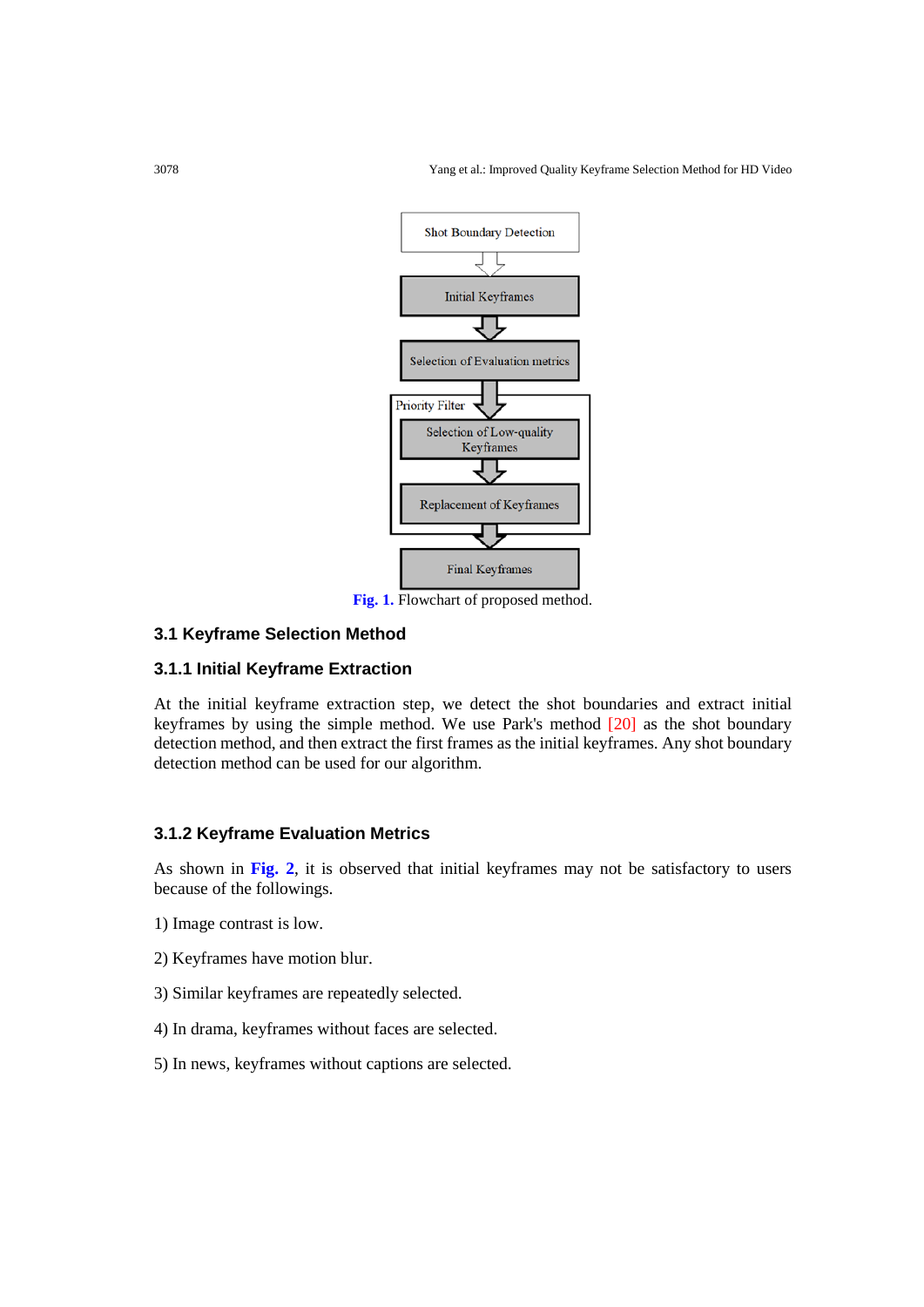

**Fig. 2.** Example of low-quality keyframe. (a) keyframe with low-contrast, (b) keyframe with motion-blur, (c) similar keyframes, (d) keyframe without face, (e) keyframe without caption.

We define the following "keyframe quality" metrics: image contrast evaluation, motion blur evaluation, similarity evaluation, face detection, and caption detection. We replace frames with low "keyframe quality" by frames with high "keyframe quality", based on this "keyframe quality" metrics. In the rest of this paper, we simply use the word "quality" meaning "keyframe quality".

#### 1) Image Contrast Metric (ICM)

From the histogram of an image *I*, we first exclude the upper and lower 5%, and we select maximum brightness  $I_{max}$  and minimum brightness  $I_{min}$ . Then we compute the image contrast metric by (1).

$$
ICM(I) = \frac{I_{max} - I_{min}}{256}
$$
 (1)

Using (1), we obtain the image contrast metric (*ICM*). The *ICM* represents the range from the minimum intensity to the maximum intensity of the frame *I*. If *ICM*(*I*) is lower than 0.25, frame *I* is determined as a low-contrast keyframe.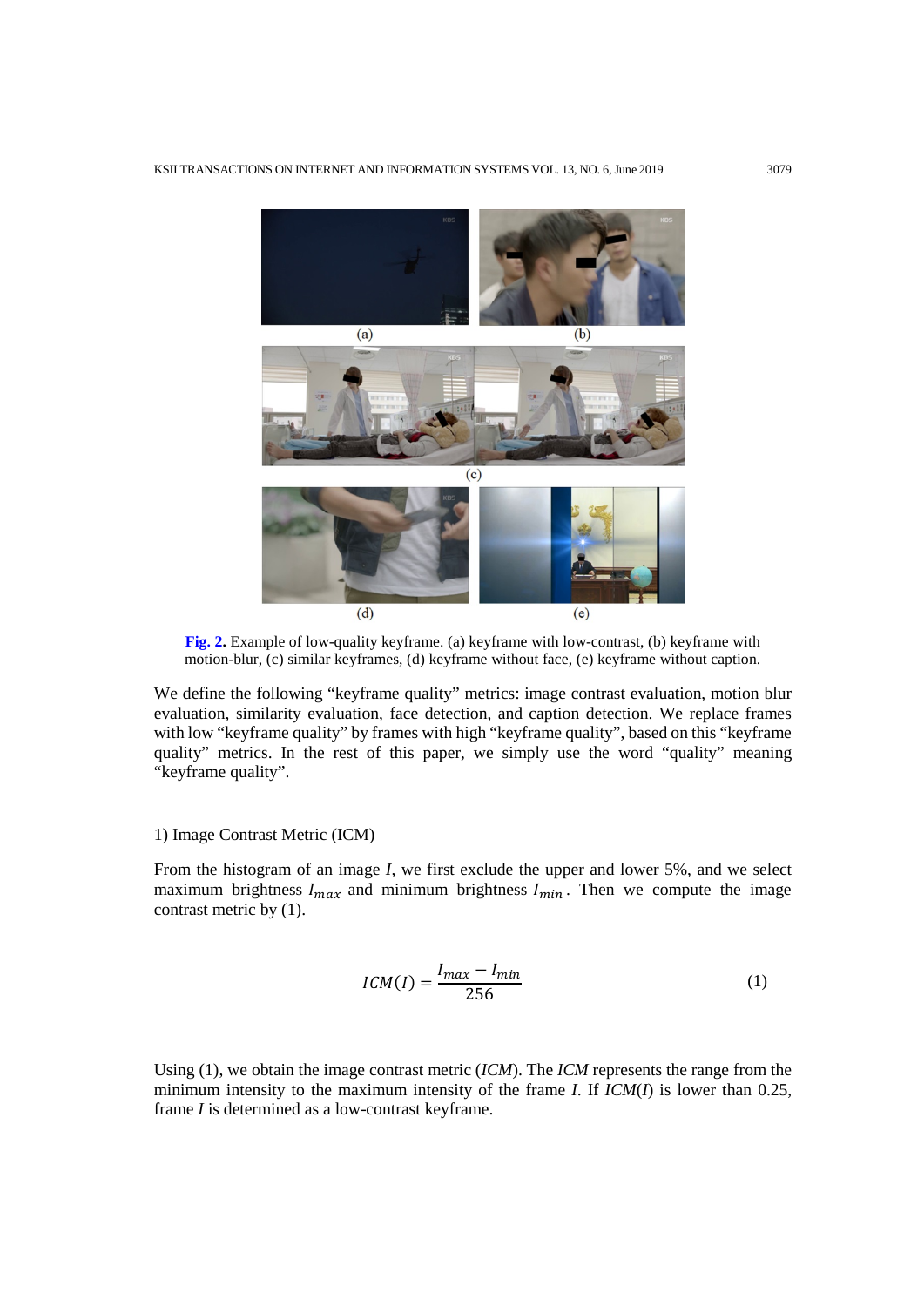#### 2) Motion Evaluation Metric (MEM)

The motion evaluation metric evaluates the degree of motion blur between  $i$ -th frame  $I_i$  and  $(i + k)$ -th frame  $I_{i+k}$ . We compute the motion evaluation metric (*MEM*) by (2).

$$
MEM(I_i, I_{i+k}) = \frac{\frac{1}{L \times k} \sum_{l=1}^{L} \sqrt{o_{l,x}^2 + o_{l,y}^2}}{\sqrt{N^2 + M^2}}
$$
(2)

Here, the numerator is the average of the optical flows between frame  $I_i$  and frame  $I_{i+k}$ . *L* is the number of optical flows between frame  $I_i$  and frame  $I_{i+k}$ .  $o_{l,x}$  is the x component of *l*-th optical flow from frame  $I_i$  to frame  $I_{i+k}$ .  $o_{l,y}$  is the *y* component of the *l*-th optical flow from frame  $I_i$  to frame  $I_{i+k}$ . The denominator of (2) is the length of the diagonal of the frame for normalization. *N* is the height of the frame and *M* is the width of the frame. We set *k* to 2.

The average motion between the before and the after frame of the keyframe is computed using the LK-optical flow [21]. If the initial keyframe is the first frame of the shot, we compute the average motion between the first and third frame of the shot. The threshold value is set to 0.015. If the motion is larger than the threshold value, we determine the keyframe to be a blurry frame to be replaced.

#### 3) Similarity Metric (SM)

The similarity metric evaluates the similarity between two images by computing the histogram similarity. Equation (3) shows the histogram similarity between image *I* and image *J*.

$$
SM(I,J) = \frac{\sum_{j=0}^{255} \min(H(I)_j, H(J)_j)}{N \times M}
$$
 (3)

In this equation,  $H(x)$  is the value of *j*-th bin(*j* = 0, 1, …, 255) of the histogram of an image *x*. *N* is the height of the image and *M* is the width of the image. We evaluate the similarity of the (*i*-1)-th keyframe with *i*-th keyframe for replacement. If the similarity is greater than 0.9, then the *i*-th keyframe is determined as a similar keyframe. The similar keyframe is selected to be replaced by a dissimilar frame.

#### 4) Face detection

To detect human faces, we use the Viola-Jones [22] method. This method detects the human face using AdaBoost with a cascade scheme. We assumed that the presence of a human face is highly related to the importance of a frame, especially in dramas. Thus we detect faces, and then keyframes without faces are considered to be a low-quality keyframe to be replaced.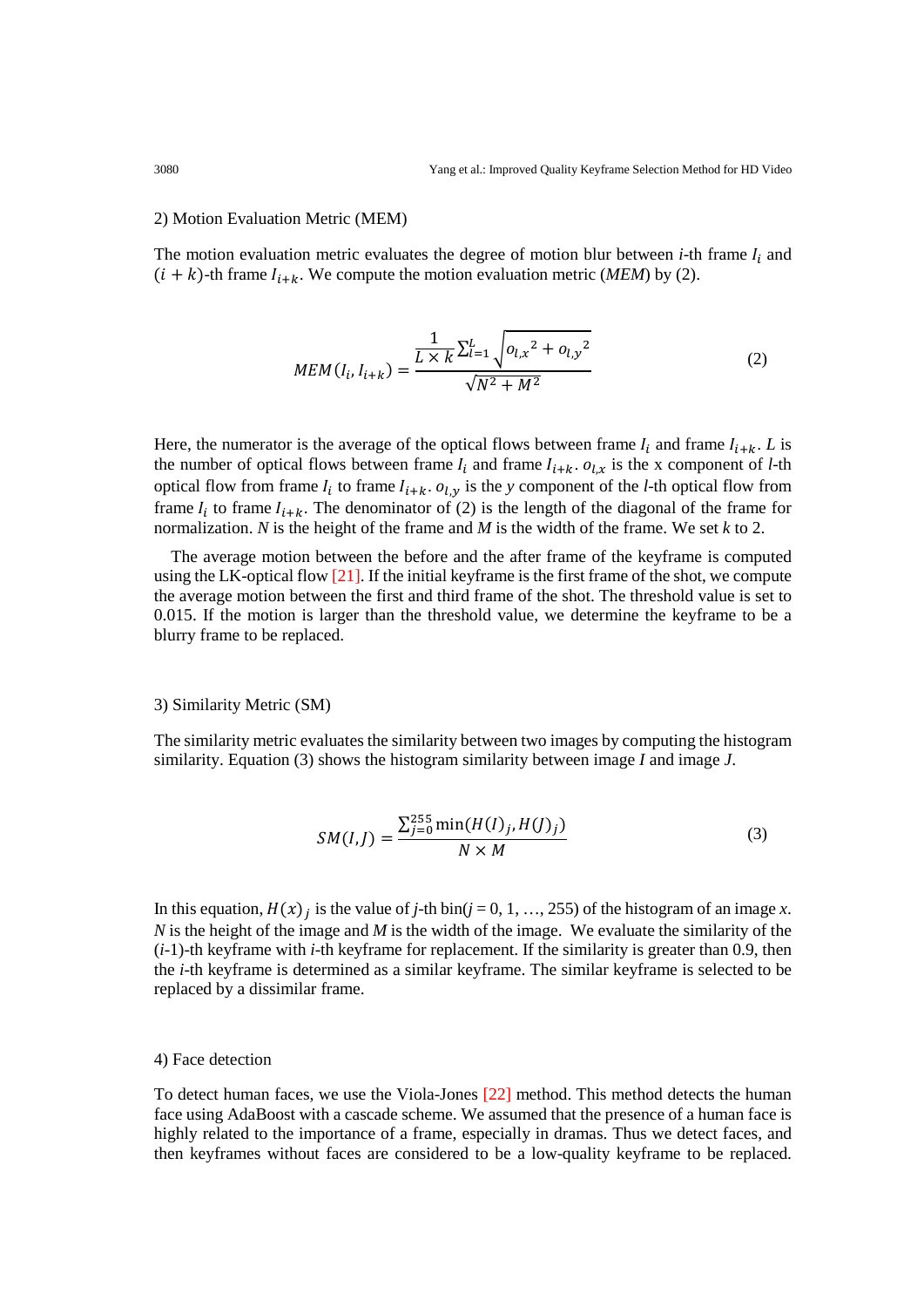When the threshold value is set to 1, keyframes without a person are replaced by a frame including a person.

#### 5) Caption detection

We use the Neumann's method [23] to detect captions. Neumann uses an efficient sequential selection in the extremal region sets. In the case of news, captions contain important information. Therefore, we use the sum of the ratio of caption areas in the frame to select more-informative frames. The area of the main captions of the news is around 5%, and the threshold value is set to 0.02. If the ratio is lower than the threshold 0.02, the keyframe is considered to be a caption-free frame to be replaced.

| <b>Evaluation metric</b>  | <b>Algorithm</b>             | <b>Threshold</b> |
|---------------------------|------------------------------|------------------|
| Image contrast evaluation | <b>Image Contrast Metric</b> | 0.25             |
| Motion evaluation         | LK-Optical flow $[21]$       | 0.015            |
| Similarity evaluation     | <b>Histogram Similarity</b>  | 0.9              |
| Face detection            | Viola-Jones $[22]$           |                  |
| Caption detection         | Neumann $[23]$               | 0.02             |

**Table 1.** Algorithms and thresholds for evaluation metric

Meaningful evaluation metrics are different according to the genre or attribute of the video, and the appropriate threshold values should be carefully determined. **Table 1** shows the algorithm for each evaluation metric and the threshold value set in this study. In the case of the image contrast evaluation, it is effective for selecting good keyframes for a video that includes night shots. The motion evaluation can be suitable for dynamic scenes, such as action scenes. The similarity evaluation can reduce the redundancy of keyframes and increase the content coverage by excluding similar keyframes. The face detection is suitable for drama. The caption detection is suitable for cases where captions contain important information, such as news.

The evaluation metrics are applied sequentially according to their priority. The priority was determined by considering the importance, frequency, and computation time of evaluation metrics. Because each evaluation metric has different characteristics, it should be used according to the characteristics of the videos. The evaluation metrics are used for low-quality keyframe selection and keyframe replacement using the priority filter.

# **3.1.3 Priority Filter**

The priority filter is an algorithm that replaces an unsatisfactory keyframe with the most satisfactory frame within the corresponding shot, by applying the selected evaluation metrics with priority according to importance. Appropriate priorities may vary depending on the genre or the nature of the video, so you need to be able to select priorities. For example, the caption detection is not appropriate for dramas but it is of great importance for news. The priority filter algorithm consists of two stages: the first is to select low-quality keyframes to be replaced, and the second is to replace it with high-quality ones.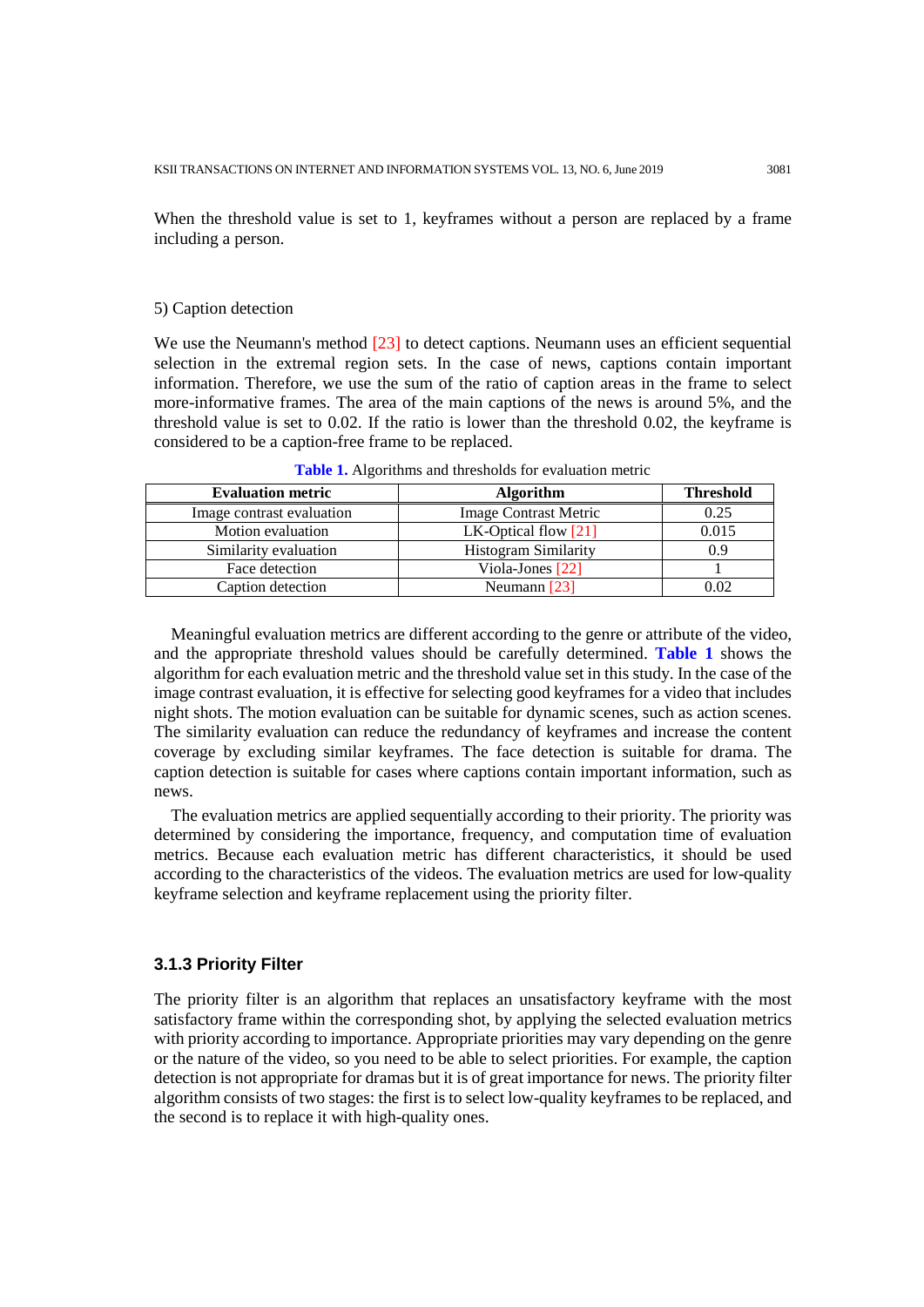# **3.1.3.1 Procedure for priority filter**

#### 1) Selection of low-quality keyframes

In the first step, the evaluation metrics are applied for the selection of low-quality keyframes. If a keyframe does not satisfy one or more evaluation metrics, it is selected as a replacement target. In the evaluation procedure at the time of detection of the low-quality keyframe, we perform the simple evaluation metric first in order to save the computation time.

# 2) Keyframe replacement

At the keyframe replacement stage, we replace the low-quality keyframe with a high-quality frame in the corresponding shot. For each frame in the shot we evaluate the frame according to the priority, and then pass-score is recorded. If not passed, the following metrics are not used. For example, suppose we evaluate 3 metrics in the order of the image contrast evaluation, the motion evaluation, and the face detection. If a frame passes the image contrast evaluation, but fails to pass the motion evaluation, then the face detection is not evaluated. And the pass-score is 1. After all frames are evaluated, we select the best frame with the highest priority metric among the highest pass-score frames. **Algorithm 1** is the pseudocode of the priority filter.

#### **Algorithm 1.** Priority filter

| Problem: Selecting high-quality keyframes                                                  |
|--------------------------------------------------------------------------------------------|
| Input: A video consisting of shots, priority_evaluation_metrics                            |
| Output: keyframes                                                                          |
| $//$ Initialize the variables                                                              |
| INITIALIZE keyframes[total number of shots] to NULL, low_quality_keyframes[total number of |
| shots] to FALSE                                                                            |
|                                                                                            |
| // Selection of initial keyframes                                                          |
| FOR shot_index=1 to total number of shots                                                  |
| STORE the first frame of shots[shot_index] to keyframes[shot_index]                        |
| <b>END FOR</b>                                                                             |
| // Detection of low-quality keyframes                                                      |
| FOR shot index=1 to total number of shots                                                  |
| FOR each evaluation_metric in priority_evaluation_metrics                                  |
| IF low_quality_keyframes[shot_index] is FALSE THEN                                         |
| IF evaluate_keyframe(keyframes[shot_index], evaluation_metric) is low-quality THEN         |
| $low$ <sub>quality_keyframes</sub> [shot_index] = TRUE                                     |
| <b>END IF</b>                                                                              |
| <b>END IF</b>                                                                              |
| <b>END FOR</b>                                                                             |
| <b>END FOR</b>                                                                             |
|                                                                                            |
| // Change low-quality keyframes to high-quality keyframes                                  |
| FOR shot_index=1 to total number of shots                                                  |
| IF low_quality_keyframes[shot_index] is TRUE                                               |
| $shot = shots[shot_index]$                                                                 |
| $frame_length = total number of frames in shot$                                            |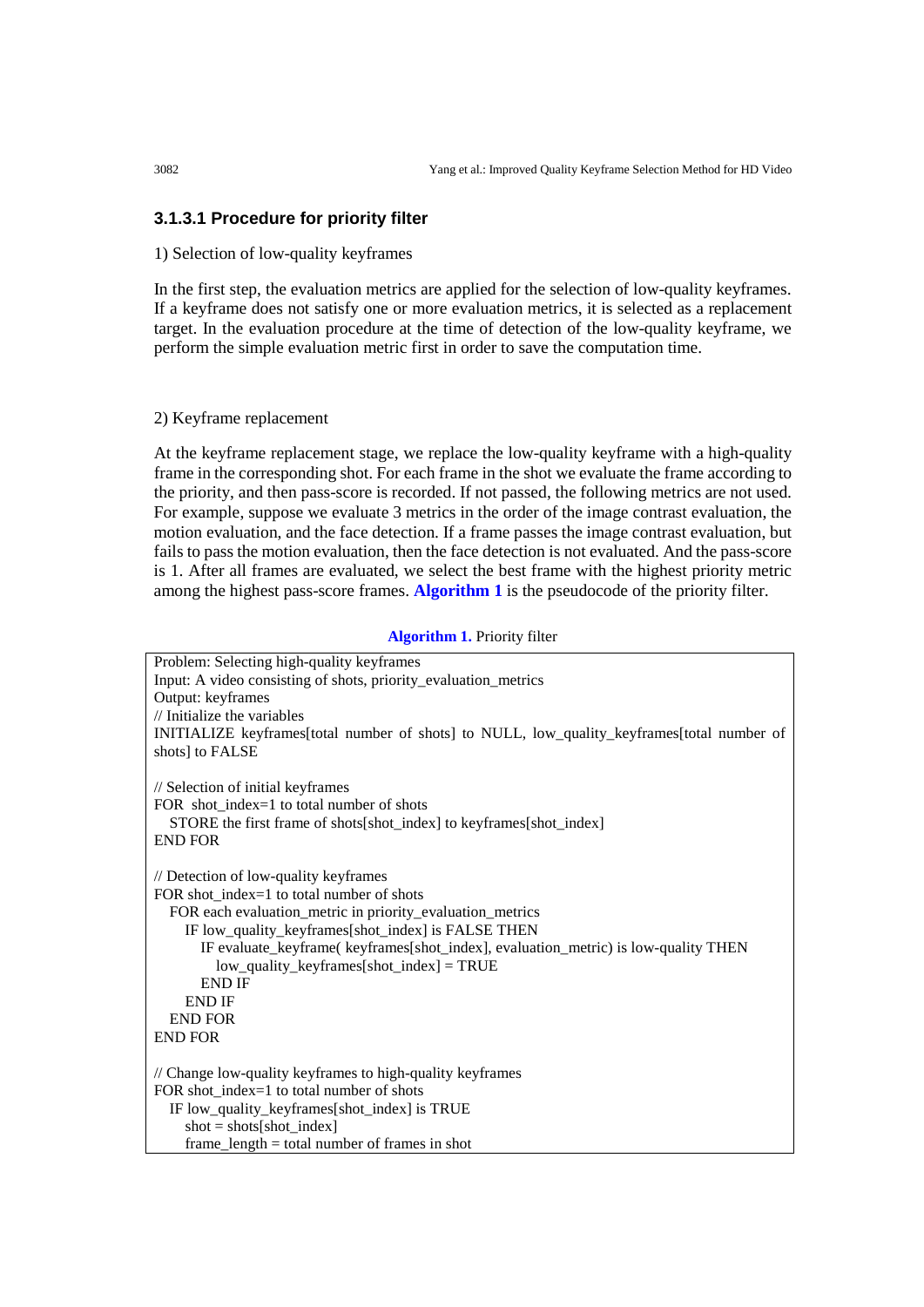```
 INITIALIZE pass_scores[frame_length] to 0
     FOR frame_index=1 to frame_length
        FOR each evaluation_metric in priority_evaluation_metrics
          IF evaluate_keyframe(shot[frame_index], evaluation_metric) is high-quality THEN
            INCREMENT pass_scores[frame_index]
          ELSE
            BREAK
          END IF
       END FOR
     END FOR
     max_value = max(pass_scores) // Find the maximum value of pass_scores
     // In the shot, select the frame whose pass_scores is the max_value as the keyframe.
     keyframes[shot_index] = best_frame(pass_scores, max_value) 
   END IF
END FOR
RETURN keyframes
```
#### **3.1.3.2 How to set priority filter**

The priority filter can easily and flexibly set various evaluation metrics, but requires user's judgment on priority setting. As a criterion for determining the priority of the evaluation metrics, it is possible to consider the genre and attribute of the video, the performance according to the metrics, and the computation time. Basically, it is appropriate to apply the metrics appropriate to the genre or the attribute of the video. It is also necessary to consider the performance and computation time of the metrics in practical terms. For example, in the case of drama, face detection is one of the significant metrics [24], but when the F-measure of the algorithm is relatively low and the computation time is long, it may be better not to use it or to set the priority lower. In addition, you can choose to use only light evaluation metrics depending on the available time.

When there are several evaluation metrics to be considered, there is a tendency that more keyframes that satisfy the high priority evaluation metrics are included. This is in a tradeoff relationship with the keyframe rate of the subordinate evaluation metrics. For example, if two evaluation metrics are set in a different order, approximately 60-70% of the images will obtain similar quality results, and the rest will have better keyframes in terms of the higher priority evaluation metric. On the other hand, the ratio of keyframes considering the subordinate evaluation metric is relatively small. This occurs because some shots do not satisfy multiple evaluation metrics at the same time. In addition, although it is advantageous in terms of execution time that the evaluation metric which takes a long time was less prioritized, the difference obtained from the experiment is not more than 2% on average.

# **3.2 Optimization of computation time**

In many VOD applications, keyframes of a video need to be provided right after the broadcast ends. So all the processing for keyframe selection should be done in, for example, 10 minutes for one-hour video contents. In this paper, we optimize the computation time by using downsampling and frame sampling for fast keyframe selection because the computation time of the priority filter is related to the processing time for each frame and the number of frames. For the face detection and the caption detection, it takes more than 1 hour to process at the original resolution. Therefore, downsampling and frame sampling are necessary for fast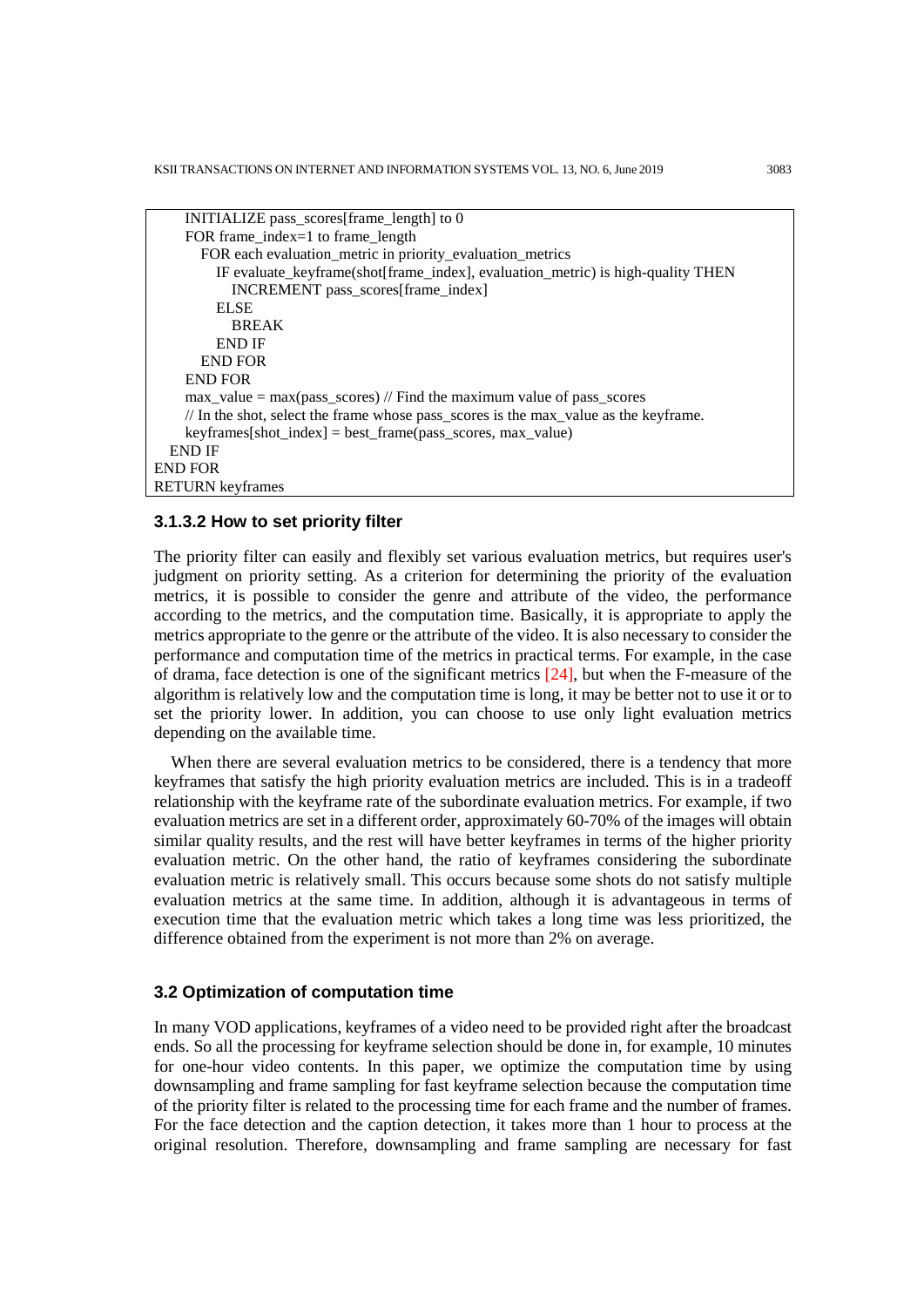processing. **Fig. 3** shows graphs of F-measures according to resolution change. **Fig. 4** shows graphs of computation time according to resolution change. In the case of the drama, the caption detection is omitted because there is no caption. In the case of the news, the face detection is not important, so it is omitted. Also the results of the caption detection of the original resolution are omitted because it takes too much computation time. Before we compute F-measure, the ground truth low-quality keyframes for each evaluation metric have been selected subjectively by 5 graduate students.

As shown in **Fig. 3 (a)** and **(b)**, the image contrast evaluation and the similarity evaluation do not substantially degrade the performance, even if downsampling is performed. However, the performance of the face detection and the caption detection decreases slightly with decreasing resolution. As shown in **Fig. 4 (a)** and **(b)**, the computation time is relatively short in the image contrast evaluation, the similarity evaluation, and the motion estimation, and the computation time gradually decreases as the resolution is reduced. Nevertheless, the face detection and the caption detection require a long computation time and the computation time can be significantly reduced by downsampling.



**Fig. 3.** F-measure changes by downsampling. (a) F-measure of the drama, (b) F-measure of the news.



**Fig. 4.** Computation time changes by downsampling. (a) computation time of the drama, (b) computation time of the news.

When we replace a low-quality keyframe with a high-quality frame in the shot, we apply frame sampling to save computation time. **Fig. 5** compares frame sampling at every frame and at 15 frame intervals at a resolution of  $128 \times 72$ . The computation time for face detection was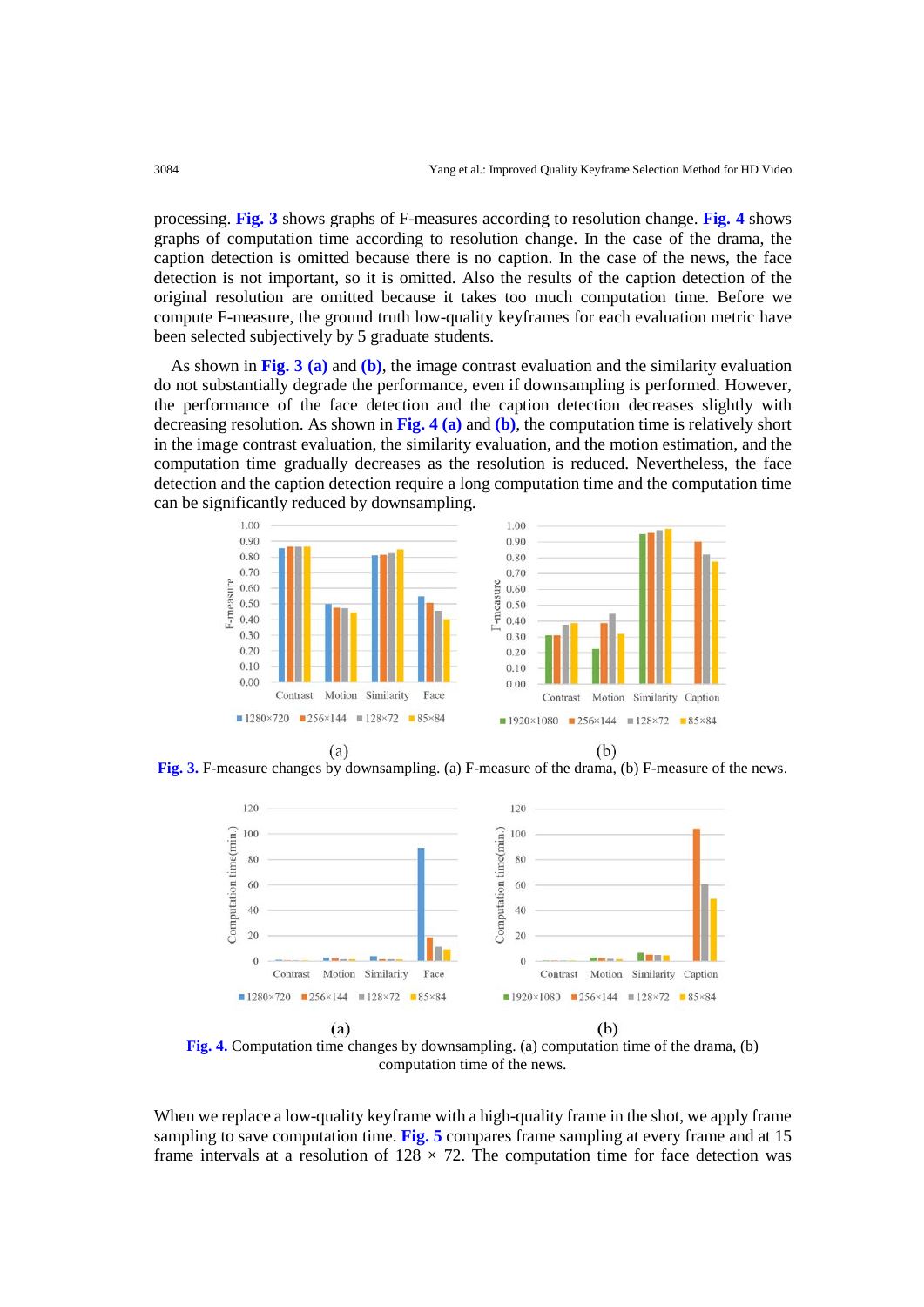reduced from 11.2 min to 5.5 min, and the computation time of the caption detection was reduced significantly from 60.7 min to 14.8 min. The evaluation at the keyframe selection stage is applied from the fast evaluation metric to the slow evaluation metric. If it does not pass the quick evaluation metric, it is judged to be the replacement target, so that it is possible to omit the inspection of the slow evaluation metric, thereby reducing the computation time. At the time of keyframe replacement, the test is limited to the frames satisfying the evaluation successively, thereby reducing the number of examinations of evaluation metrics with lower priority.



**Fig. 5.** Computation time according to frame sampling. 1 and 15 are the sampling intervals of the frame. (a) computation time of the drama, (b) computation time of the news.

Considering the computation time, it is necessary to lower the resolution and to increase the frame sampling interval. However, the face detection and the caption detection are degraded as downsampling is performed. Therefore, it is appropriate to do frame sampling at longer intervals rather than do too much downsampling. Through such a method, it is possible to perform keyframe selection within a short time by reducing the computation time.

The time complexity of the proposed priority filter is  $O(n)$ , where *n* is the total number of frames in the video. Assume that the number of evaluation metrics is *e*, the probability of low-quality keyframe is *p*, the number of keyframes is *K*, and the sampling interval is *s*. In this case, the best-case time complexity is  $B(n) = K * e$ , when all initial keyframes are satisfactory. The average-case time complexity is  $A(n) = (K + p * n/s) * e$ , and the time complexity depends on the probability of low-quality keyframe. The worst-case time complexity is  $W(n) = (K + n/s) * e$ , where all initial keyframes are unsatisfactory but all the remaining frames meet the evaluation criterion.

# **4. Experiments**

Our experiments use the dataset of **Table 2**. The dataset consists of a drama and a news video of about 1 hour each. First video is the drama "Descendants of the Sun," Episode 1, and second video is the news "MBC Newsdesk." We have extracted approximately 500 shots, depending on the requirements of service. We used Windows 10 64-bit, Intel® i7 3.40-GHz CPU, RAM 16 GB, and GTX1080 for the experiment.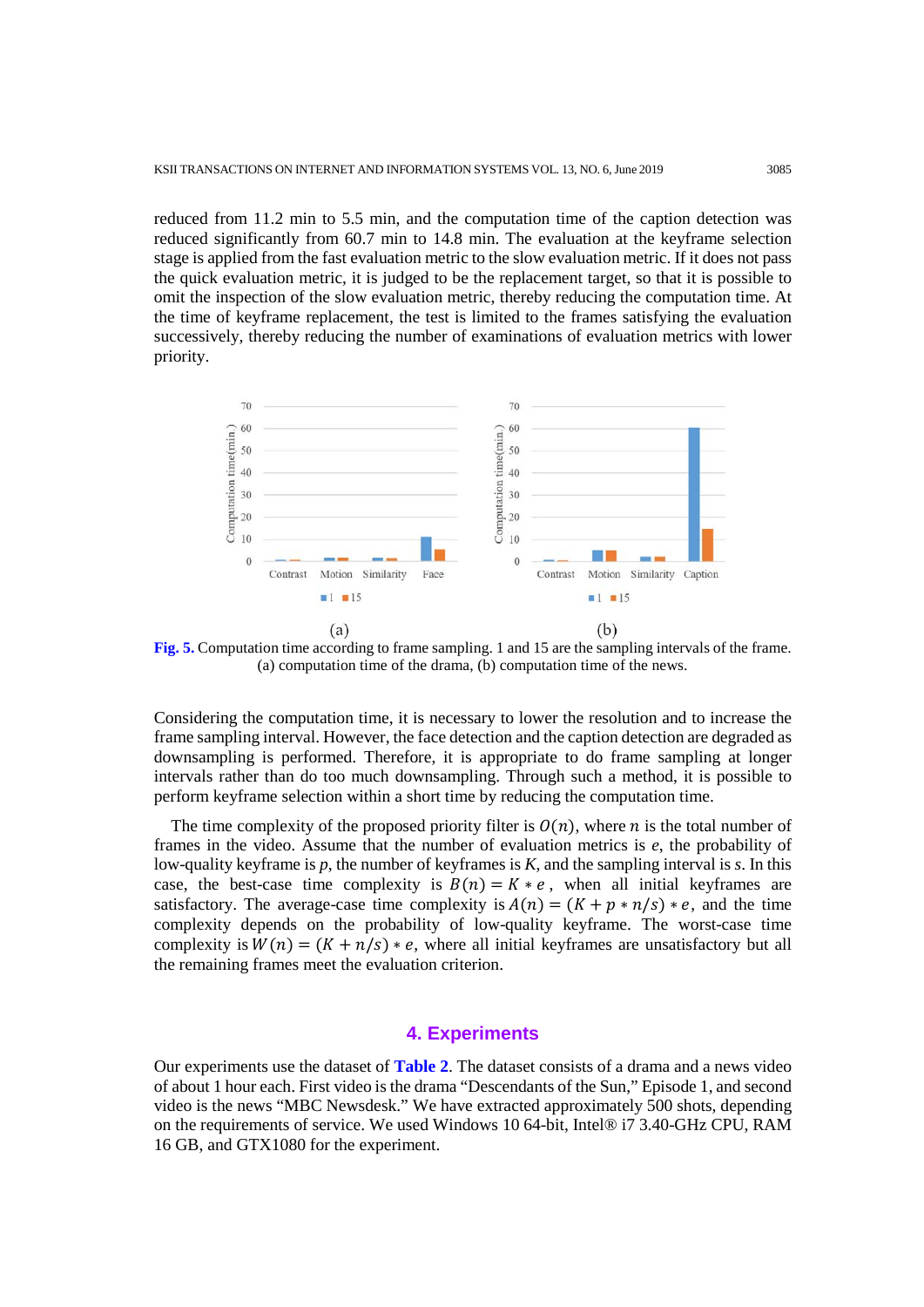To evaluate of the proposed algorithm, we compare the initial keyframes and the resulting keyframes of the proposed algorithm. 23 people voted on the improvement or the disimprovement of the results. The shot boundary detection stage is not included in the computation time.

| Genre             | <b>Drama</b>                                 | <b>News</b>                   |
|-------------------|----------------------------------------------|-------------------------------|
| Video name        | KBS, Descendants of the $Sun -$<br>episode 1 | MBC, Newsdesk – episode 10343 |
| Resolution        | 1280×702                                     | $1920\times1080$              |
| Total duration    | 59 min. 15 s.                                | 56 min. 44 s.                 |
| Numbers of shots  | 492                                          | 494                           |
| Numbers of frames | 106559                                       | 102047                        |

**Table 2.** Datasets

# **4.1 Drama**

For the drama, we used the image contrast evaluation and the similarity evaluation. **Fig. 6** shows the performance evaluation results. Of the initial keyframes, 22% of the keyframes were replaced, and 49% of the replaced keyframes have shown improvements, 20% have shown disimprovements, and 32% have shown similar quality.

**Fig. 7** shows examples of improvement in image contrast. Low contrast initial keyframes were selected for replacement and replaced with higher quality images than the initial keyframes. Although only the contrast evaluation and the similarity evaluation were used, the higher quality frames were selected as the keyframe.

**Fig. 8** shows an example of reducing similarity. A similar frame was repeatedly selected as a keyframe, but the similar keyframe was replaced with a frame with a low similarity using the similarity evaluation.

**Fig. 9** shows example of disimprovement. The proposed keyframe of shot 242 does not express the specific situation of the shot because only one person's close-up frame is selected.

In the drama, to reduce the computation time, the resolution of the frames was downscaled to  $128 \times 72$  and the frame sampling was performed at intervals of 15 frames. As a result, the computation time has been reduced from 2.24 minutes to 1.24 minutes, which is 44.5% reduction.



**Fig. 6.** Change of keyframe quality in drama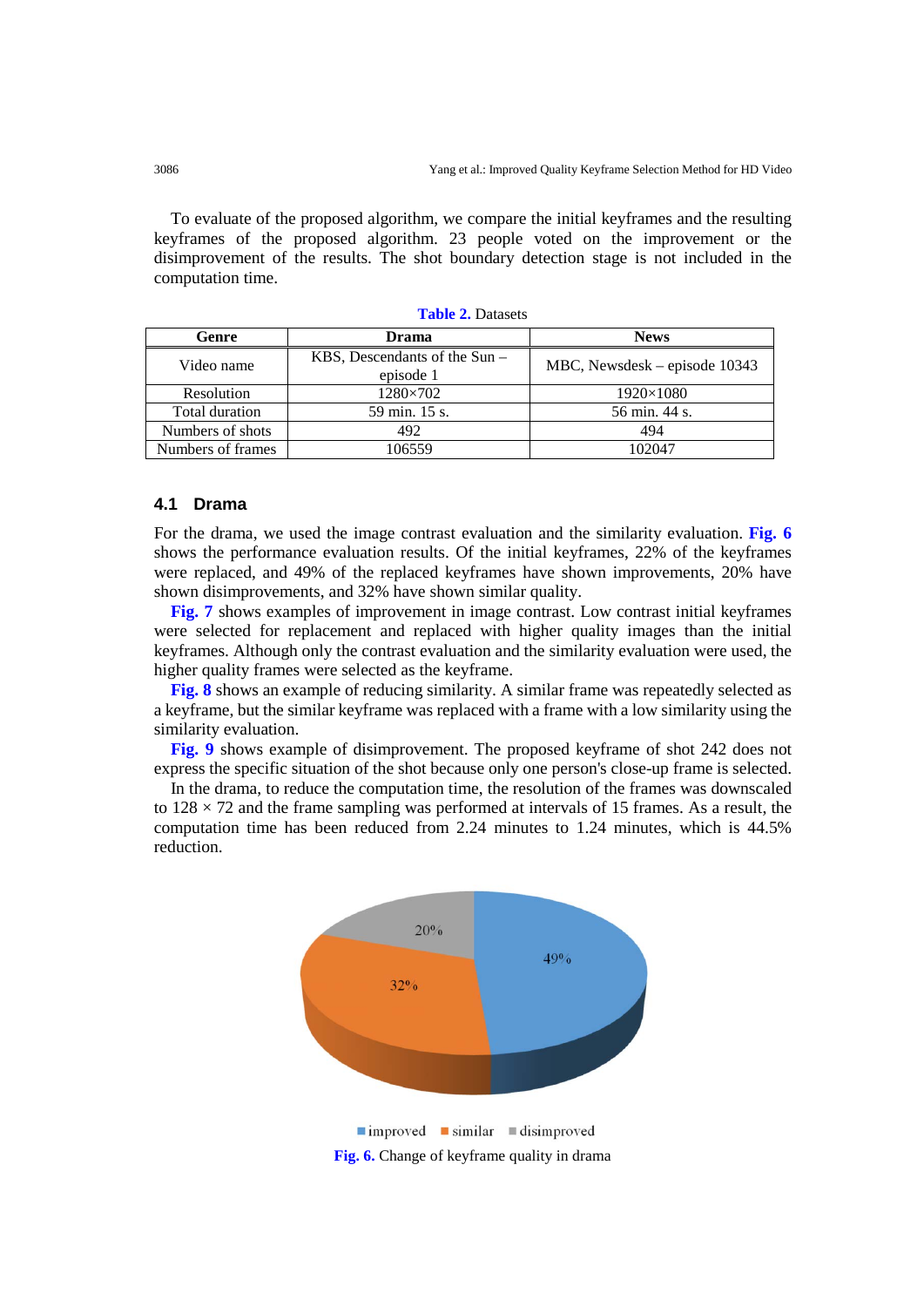

**Fig. 7.** Example of improvement by image contrast. (a) initial keyframe, (b) proposed keyframe.



**Fig. 8.** Example of improvement by reducing similarity. (a) initial keyframe, (b) proposed keyframe.



**Fig. 9.** Example of disimprovement. (a) initial keyframe, (b) proposed keyframe.

#### **4.2 News**

For the news, the caption detection and the image contrast evaluation were applied as evaluation metrics. **Fig. 10** shows the performance evaluation result. 54% of the initial keyframes were replaced, and 42% of the replaced keyframes have shown improvement, 15% have shown disimprovement, and 42% have shown similar quality.

**Fig. 11** shows examples of improvement by caption evaluation. It can be confirmed that the keyframes without captions are replaced with the keyframes containing the captions, which provide more important information for news.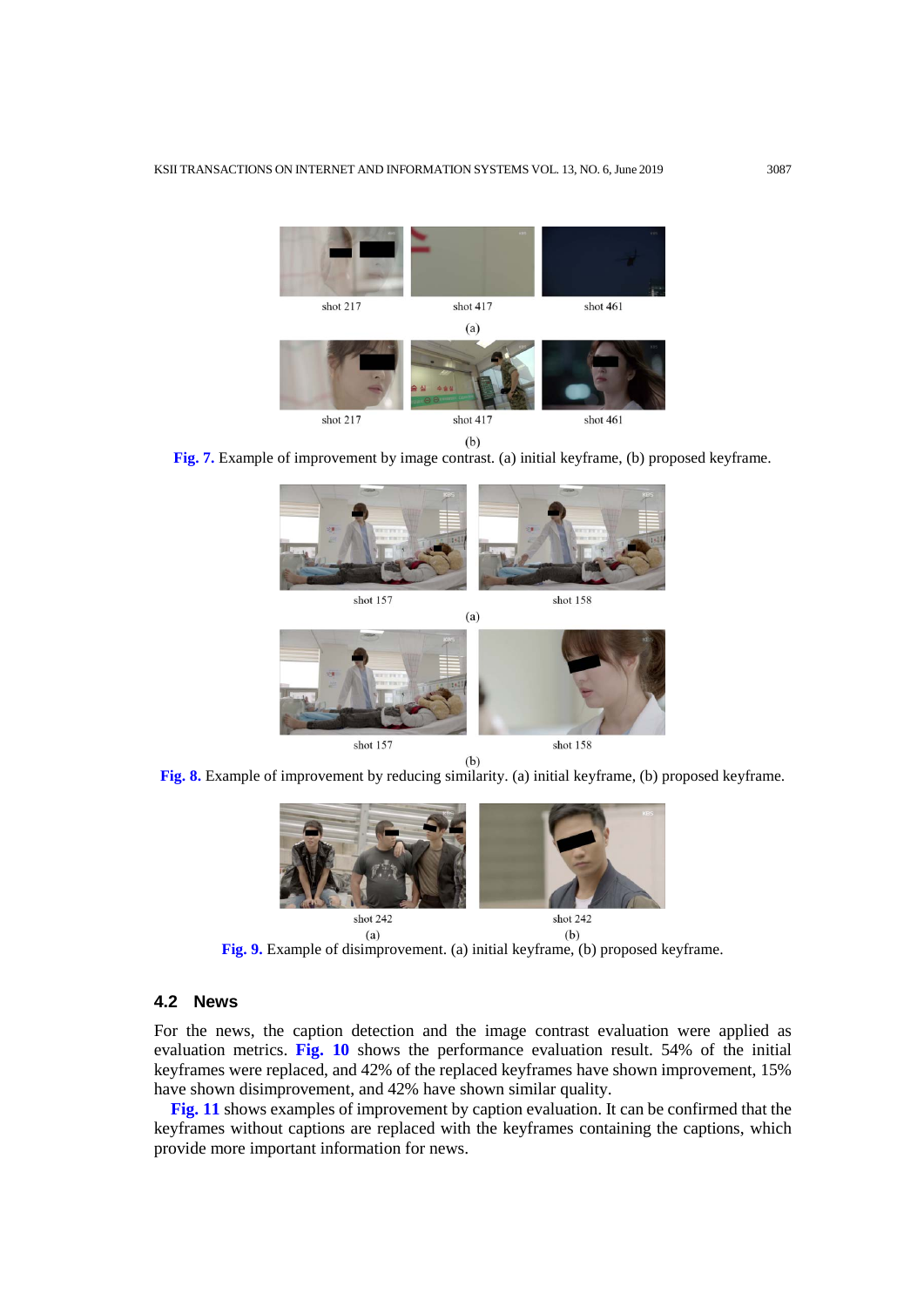In the news, to reduce the computation time, the resolution of the frames was downscaled to  $256 \times 144$  and the frame sampling was performed at intervals of 30 frames. As a result, the execution time of 10 hours was reduced to 11.12 minutes, which is about 50 times faster.





**Fig. 11.** Example of improvement by caption evaluation. (a) initial keyframe, (b) proposed keyframe.

# **5. Conclusion**

In this paper, we propose an improved quality keyframe selection method for HD video with less amount of computation time than existing methods. Five keyframe evaluation metrics are defined, the priority filter algorithm is proposed, and the performance in terms of keyframe quality and execution time is analyzed. In our experiment, the proposed algorithm replaces 22% of keyframes for about 1 hour of drama with 49% improvement and 20% disimprovement. The execution time is about 1.24 minutes, which is 44.5% reduction. The proposed algorithm replaces 54% of keyframes for 1 hour news with 42% improvement and 15% disimprovement. The execution time was about 11.12 minutes, which is about 50 times faster, compare to the one without the proposed scheme.

Future research needs to improve the algorithm's performance, such as improvement of detection rate of the face detection and improvement of the caption detection speed. It is also necessary to acquire various data and to carry out experiments through various genres to determine the optimum priority metrics for each video genre.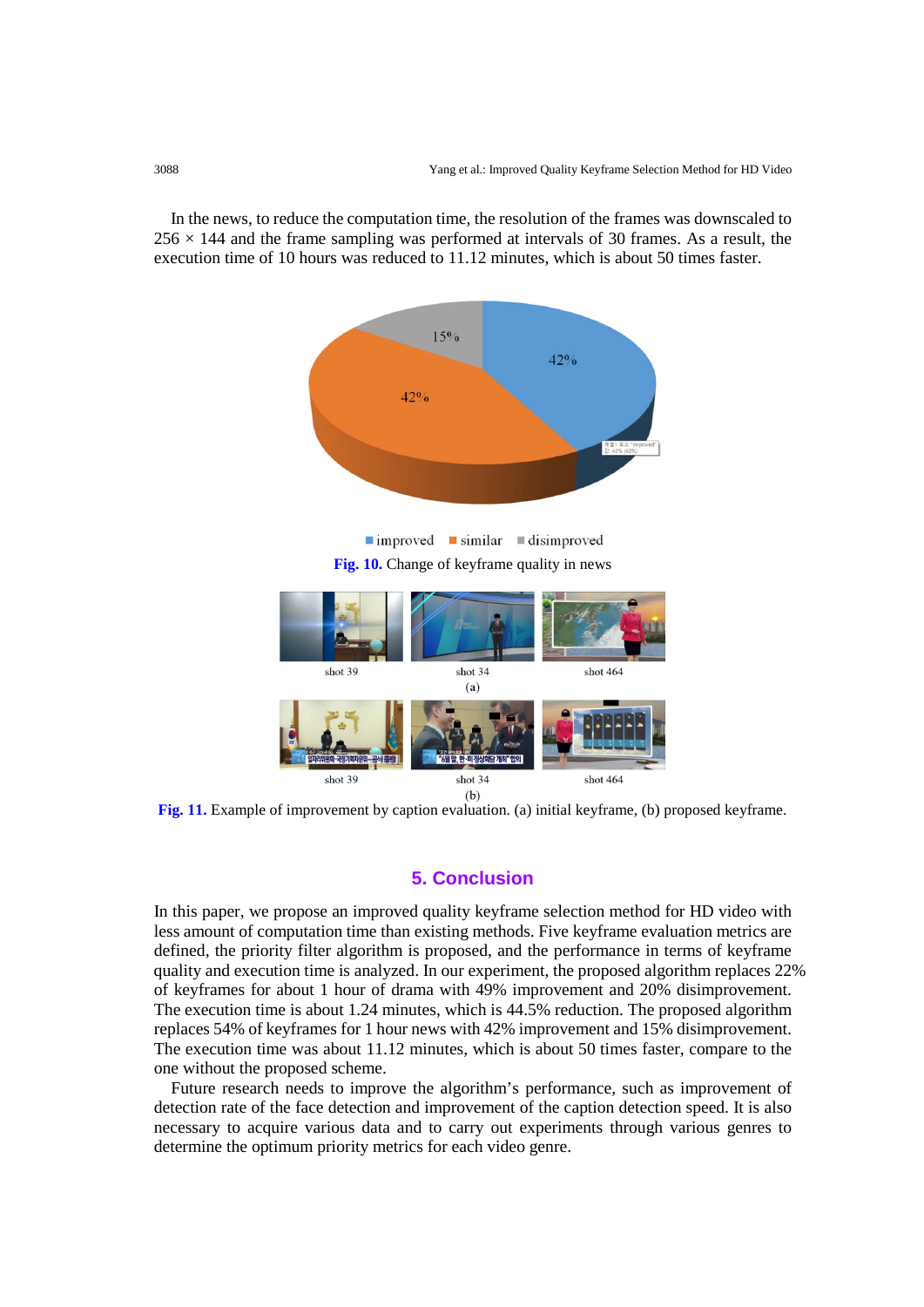# **References**

- [1] K. W. Kim, "A new framework for automatic extraction of key frames using DC Image activity," *KSII Transactions on Internet and Information Systems*, vol. 8, no. 12, pp. 4533-4551, Dec. 2014. [Article \(CrossRef Link\).](http://dx.doi.org/doi:10.3837/tiis.2014.12.017)
- [2] K. W. Kim, "An efficient implementation of key frame extraction and sharing in android for wireless video sensor network," *KSII Transactions on Internet and Information Systems*, vol. 9, no. 9, pp. 3357-3376, Sep. 2015. [Article \(CrossRef Link\).](http://www.itiis.org/digital-library/manuscript/1109)
- [3] G. Guan, Z. Wang, S. Lu, J. D. Deng, and D. D. Feng, "Key-based keyframe selection," *IEEE Trans. Circuits Syst. Video Technol*., vol. 23, no. 4, pp. 729-734, Apr. 2013. [Article \(CrossRef Link\).](https://doi.org/10.1109/TCSVT.2012.2214871)
- [4] C. R. Kumar and S. Suguna, "Visual semantic based 3D video retrieval system using HDFS," *KSII Trans. on Internet and Information Systems*, vol. 10, no. 8, pp. 3806-3825, Aug. 2016. [Article \(CrossRef Link\).](http://dx.doi.org/doi:10.3837/tiis.2016.08.021)
- [5] K. W. Sze, K. M. Lam, and G. Qiu, "A new key frame representation for video segment retrieval," *IEEE Trans. Circuits Syst. Video Technol*., vol. 15, no. 9, pp. 1148-1155, Sep. 2005. [Article \(CrossRef Link\).](https://doi.org/10.1109/TCSVT.2005.852623)
- [6] B. Mahasseni, M. Lam, and S. Todorovic, "Unsupervised video summarization with adversarial LSTM networks," in *Proc. of The IEEE Conf. Comput. Vis. Pattern Recognit. (CVPR)*, pp. 2982-2991, Nov. 2017. [Article \(CrossRef Link\).](https://doi.org/10.1109/CVPR.2017.318)
- [7] R. Panda and A. K. Roy-Chowdhury, "Collaborative summarization of topic-related videos," in *Proc. of The IEEE Conf. Conf. Comput. Vis. Pattern Recognit. (CVPR)*, pp. 4274-4283, Jul. 2017. [Article \(CrossRef Link\).](https://doi.org/10.1109/CVPR.2017.455)
- [8] W. T. Chu, C. H. Yu, and H. H. Wang, "Optimized comics-based storytelling for temporal image sequences," *IEEE Trans. Multimedia*, vol. 17, no. 2, pp. 201-215, Feb. 2015. [Article \(CrossRef Link\).](https://doi.org/10.1109/TMM.2014.2383616)
- [9] S. K. Kuanar, K. B. Ranga, and A. S. Chowdhury, "Multi-view video summarization using bipartite matching constrained optimum-path forest clustering," *IEEE Trans. Multimedia*, vol. 17, no. 8, pp. 1166-1173, Aug. 2015. [Article \(CrossRef Link\).](https://doi.org/10.1109/TMM.2015.2443558)
- [10] Y. Zhang and R. Zimmermann, "Efficient summarization from multiple georeferenced user-generated videos," *IEEE Trans. Multimedia*, vol. 18, no. 3, pp. 418-431, Mar. 2016. [Article \(CrossRef Link\).](https://doi.org/10.1109/TMM.2016.2520827)
- [11] Y. Li, T. Zhang, and D. Tretter, "An overview of video abstraction techniques," *HP Lab., Tech. Rep*. HPL-2001-191, vol. 6, pp. 1-23, 2001. [Article \(CrossRef Link\).](http://www.hpl.hp.com/techreports/2001/HPL-2001-191.html)
- [12] Y. Tonomura and S. Abe, "Content oriented visual interface using video icons for visual database systems," *J. Vis. Lang. Comput*., vol. 1, no. 2, pp. 183-198, 1990. [Article \(CrossRef Link\).](https://doi.org/10.1016/S1045-926X(05)80015-1)
- [13] W. Wolf, "Key frame selection by motion analysis," in *Proc. IEEE Int. Conf. Acoust. Speech Signal Process*, vol. 2, pp. 1228-1231, May. 1996. [Article \(CrossRef Link\).](https://doi.org/10.1109/ICASSP.1996.543588)
- [14] H. J. Zhang, J. Wu, D. Zhong, and S. W. Smoliar, "An integrated system for content-based video retrieval and browsing," *Pattern Recognit*., vol. 30, no. 4, pp. 643-658, Apr. 1997. [Article \(CrossRef Link\).](https://doi.org/10.1016/S0031-3203(96)00109-4)
- [15] M. Mentzelopoulos and A. Psarrou. "Key-frame extraction algorithm using entropy difference," in *Proc. of ACM SIGMM Int. Workshop on Multimedia Inf. Retr*., pp. 39-45, Oct. 2004. [Article \(CrossRef Link\).](https://doi.org/10.1145/1026711.1026719)
- [16] Q. Xu, Y. Liu, X. Li, Z. Yang, J. Wang, M. Sbert, and R. Scopigno, "Browsing and exploration of video sequences: a new scheme for key frame extraction and 3D visualization using entropy based Jensen divergence," *Inf. Sci. (Ny)*, vol. 278, pp. 736-756, Sep. 2014. [Article \(CrossRef Link\).](https://doi.org/10.1016/j.ins.2014.03.088)
- [17] Y. Zhuang, Y. Rui, T. S. Huang, and S. Mehrotra, "Adaptive key frame extraction using unsupervised clustering," in *Proc. of Int. Conf. Image Proc*., vol. 1, pp. 866-870, 1998. [Article \(CrossRef Link\).](http://dx.doi.org/doi:10.1109/ICIP.1998.723655)
- [18] S. K. Kuanar, R. Panda, and A. S. Chowdhury, "Video key frame extraction through dynamic Delaunay clustering with a structural constraint," *J. Vis. Commun. Image R*., vol. 24, no. 7, pp. 1212-1227, Oct. 2013. [Article \(CrossRef Link\).](https://doi.org/10.1016/j.jvcir.2013.08.003)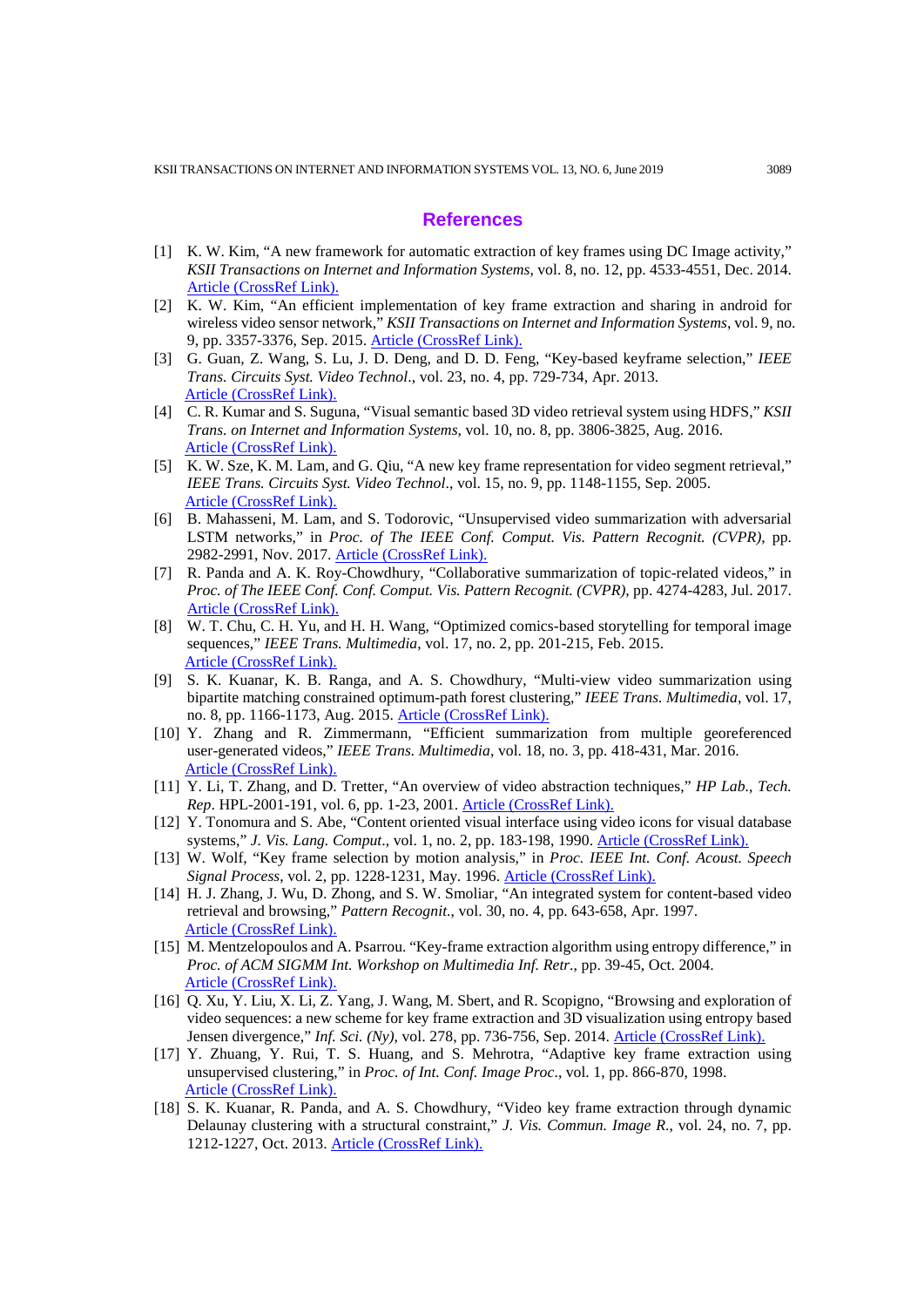- [19] J. M. Lee, H. S. Yang, Y. S. Moon, S. H. Kim, and S. J. Kim, "Effective shot-based keyframe selection by using image quality evaluation," in *Proc. of Int. Workshop Advanced Image Technology (IWAIT)*, pp. 176.1-176.3, Jan. 2018. [Article \(CrossRef Link\).](https://doi.org/10.1109/IWAIT.2018.8369777)
- [20] S. Park, J. Son, and S. Kim, "Effect of adaptive thresholding on shot boundary detection performance," in *Proc. of IEEE Int. Conf. Consumer Electronics-Asia (ICCE-Asia)*, Oct. 2016. [Article \(CrossRef Link\).](https://doi.org/10.1109/ICCE-Asia.2016.7804753)
- [21] B. D. Lucas and T. Kanade, "An iterative image registration technique with an application to stereo vision," in *Proc. of 7th Int. Joint Conf. Artificial Intelligence (IJCAI)*, vol 2, pp. 674-679, Aug. 1981. [Article \(CrossRef Link\).](https://dl.acm.org/citation.cfm?id=1623280)
- [22] P. Viola and M. J. Jones, "Robust real-time face detection," *Int. J. Comput. Vis*., vol. 57, no. 2, pp. 137-154, May 2004. [Article \(CrossRef Link\).](https://doi.org/10.1023/B:VISI.0000013087.49260.fb)
- [23] L. Neumann and J. Matas, "Real-time scene text localization and recognition," in *Proc. of IEEE Comput. Soc. Conf. Comput. Vis. Pattern Recognit. (CVPR)*, pp. 3538-3545, Jun. 2012. [Article \(CrossRef Link\).](https://doi.org/10.1109/CVPR.2012.6248097)
- [24] Z. Rasheed and M. Shah, "Scene detection in Hollywood movies and TV shows," in *Proc. of The IEEE Conf. Comput. Vis. Pattern Recognit. (CVPR)*, pp. 1-6, Jun. 2003. [Article \(CrossRef Link\).](https://doi.org/10.1109/CVPR.2003.1211489)



**Hyeon Seok Yang** received his B.S. degree in the Department of Electronics and Information Engineering from Yeungnam University, Korea, in 2010. He received the M.S. degrees in the Department of Computer Science & Engineering from Hanyang University, Korea, in 2012. He is studying for his PhD. degree in the Department of Computer Science & Engineering from Hanyang University, Korea. His research interests include computer vision, pattern recognition, and deep learning. Email : hsyang@visionlab.or.kr



**Woojin Jeong** received the B.S degree in the Department of Computer Science and Engineering from Hanyang University, Korea, in 2012. He is currently working towards PhD. Degree at the Department of Computer Science and Engineering from Hanyang University, Korea, From 2012. His research interests include computer vision and machine learning.

Email : wjjeong@visionlab.or.kr



**Jong Min Lee** received the B.S., M.S., and Ph.D. degrees in computer science and engineering from Hanyang University, Republic of Korea, in 2007, 2009, and 2015, respectively. From 2015 to 2016, he had been a Post-Doctoral Fellow in the Department of Computer Science & Engineering, Hanyang University, Korea. From 2016 to 2018, he had been a Research Professor in the Department of Computer Science & Engineering, Hanyang University, Korea. In 2018, he joined Hanwha Land Systems, Korea, as a senior research engineer. His research interests include computer vision, image processing, object detection/tracking, and pattern recognition. Email : jm0608.lee@hanwha.com